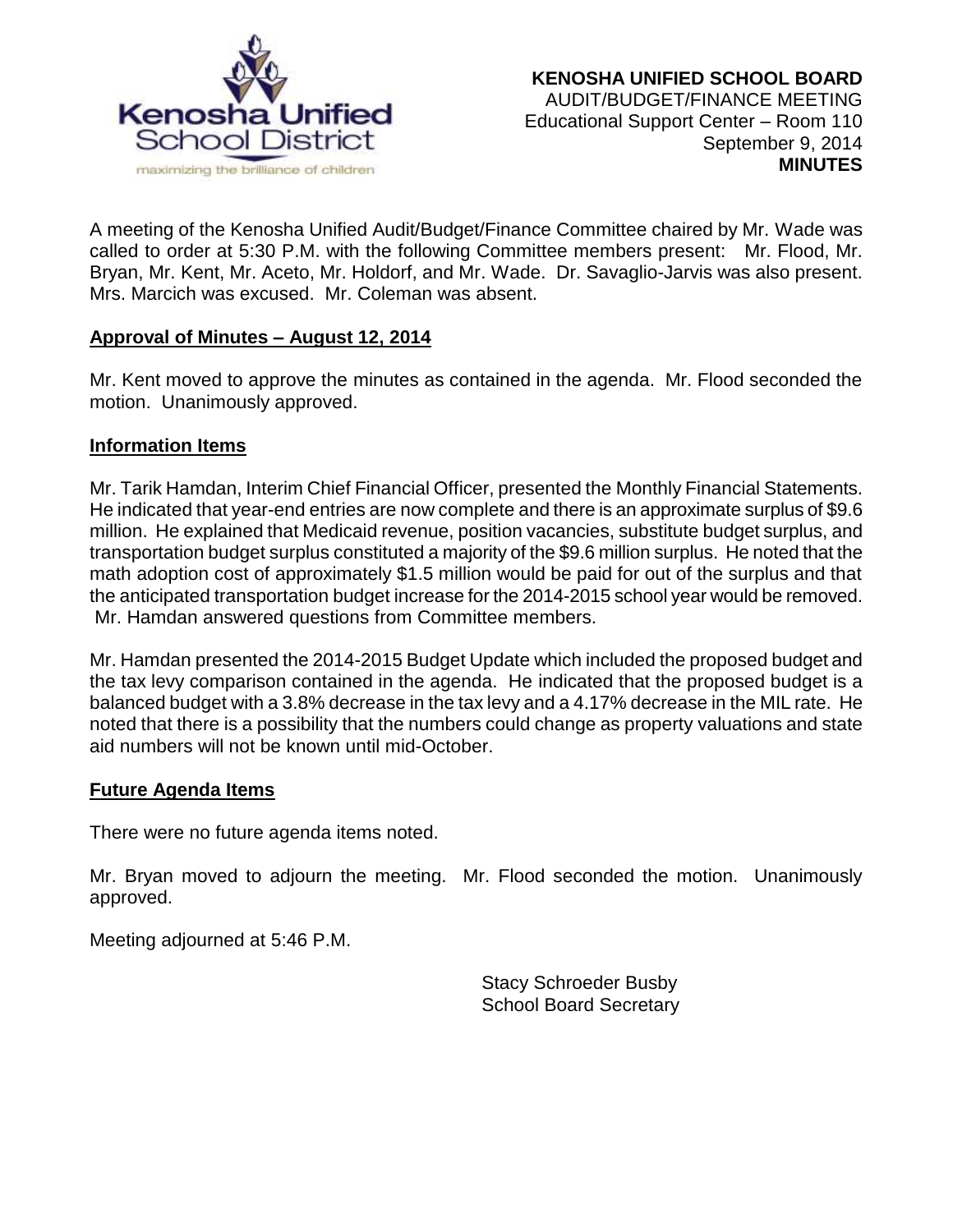

A meeting of the Kenosha Unified Personnel/Policy Committee chaired by Mr. Kunich was called to order at 5:52 P.M. with the following Committee members present: Mr. Bryan, Mrs. Snyder, Mrs. Burns, Mrs. Butler, Mrs. Hamilton, Mrs. Morrison, Mrs. Dahl, and Mr. Kunich. Dr. Savaglio-Jarvis was also present.

## **Approval of Minutes – August 12, 2014**

Mr. Bryan moved to approve the minutes as presented. Mrs. Snyder seconded the motion. Unanimously approved.

## **Information Items**

There were no questions or comments on the Recommendations Concerning Appointments, Leaves of Absence, Retirements, and Resignations.

## **Future Agenda Items**

Mr. Bryan requested that Policy 1310 – Tobacco Use on School Premises be added to next month's agenda.

Mr. Bryan moved to adjourn the meeting. Mrs. Dahl seconded the motion. Unanimously approved.

Meeting adjourned at 5:54 P.M.

Stacy Schroeder Busby School Board Secretary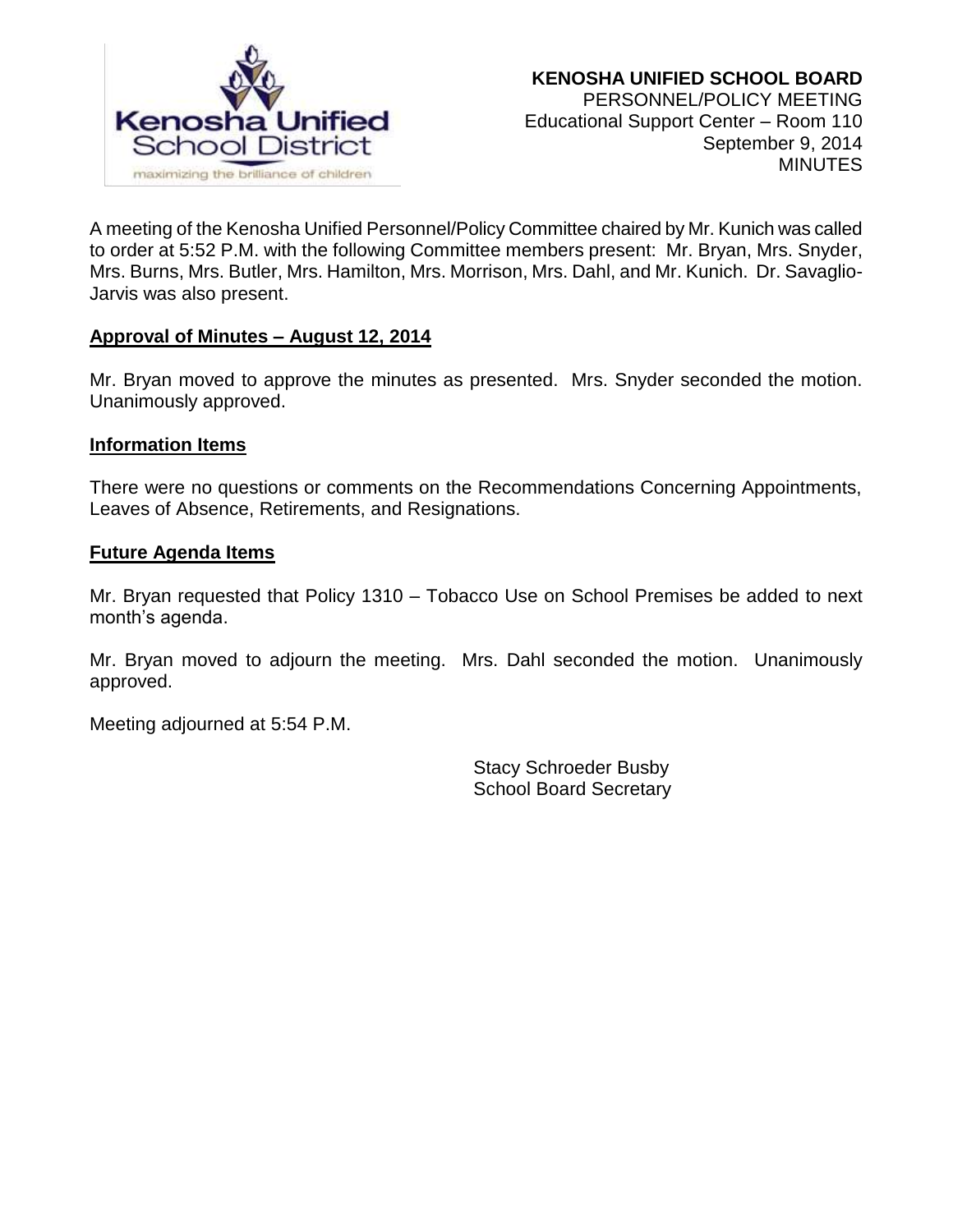

A joint meeting of the Kenosha Unified Personnel/Policy and Curriculum/Program Committees chaired by Mr. Kunich was called to order at 5:54 P.M. with the following Committee members present: Mr. Bryan, Mrs. Snyder, Mrs. Burns, Mrs. Butler, Mrs. Hamilton, Mrs. Morrison, Mrs. Dahl, Ms. Stevens, Mr. Wade, Mrs. Daghfal, Mrs. Karabetos, Mrs. Santoro, Mrs. Renish-Ratelis, and Mr. Kunich. Dr. Savaglio-Jarvis was also present.

# **Policy/Rule 6440 – Course Options Enrollment**

Mr. Kristopher Keckler, Executive Director of Information Systems, Data Management & Evaluation, presented Policy/Rule 6440 – Course Options Enrollment. He explained that Course Options Enrollment is a new program mandated by the State of Wisconsin that allows for students in any grade (K-12) to have the opportunity to enroll in up to two courses at a time through an Institution of Higher Education or other DPI approved program at no cost to the student with the resident district being required to pay a DPI determined amount to the educational institution. He indicated that a budget assumption will have to be established as well as any internal resources for managing enrollment requests and coordination between the educational institutions.

He indicated that this item was presented to the Committee in July, 2014; however, Administration felt that review by legal counsel should be done before being forwarded to the Board for approval. The policy has been reviewed by legal counsel and the only change made was the removal of the full time status requirement at the advice of the attorney. He also noted that DPI is still making adjustments and clarifying timeline guidelines in regards to the processing of applications. Administration is currently working with high school counselors, building administrators, and support staff to adhere to the new state required program requirements.

Mr. Keckler answered questions from Committee members.

Mr. Bryan moved to forward Policy/Rule 6440 – Course Options Enrollment to the full Board for approval. Mrs. Renish-Ratelis seconded the motion. Unanimously approved.

## **Future Agenda Items**

No future agenda items were noted.

Mr. Bryan moved to adjourn the meeting. Mrs. Burns seconded the motion. Unanimously approved.

Meeting adjourned at 6:22 P.M.

Stacy Schroeder Busby School Board Secretary